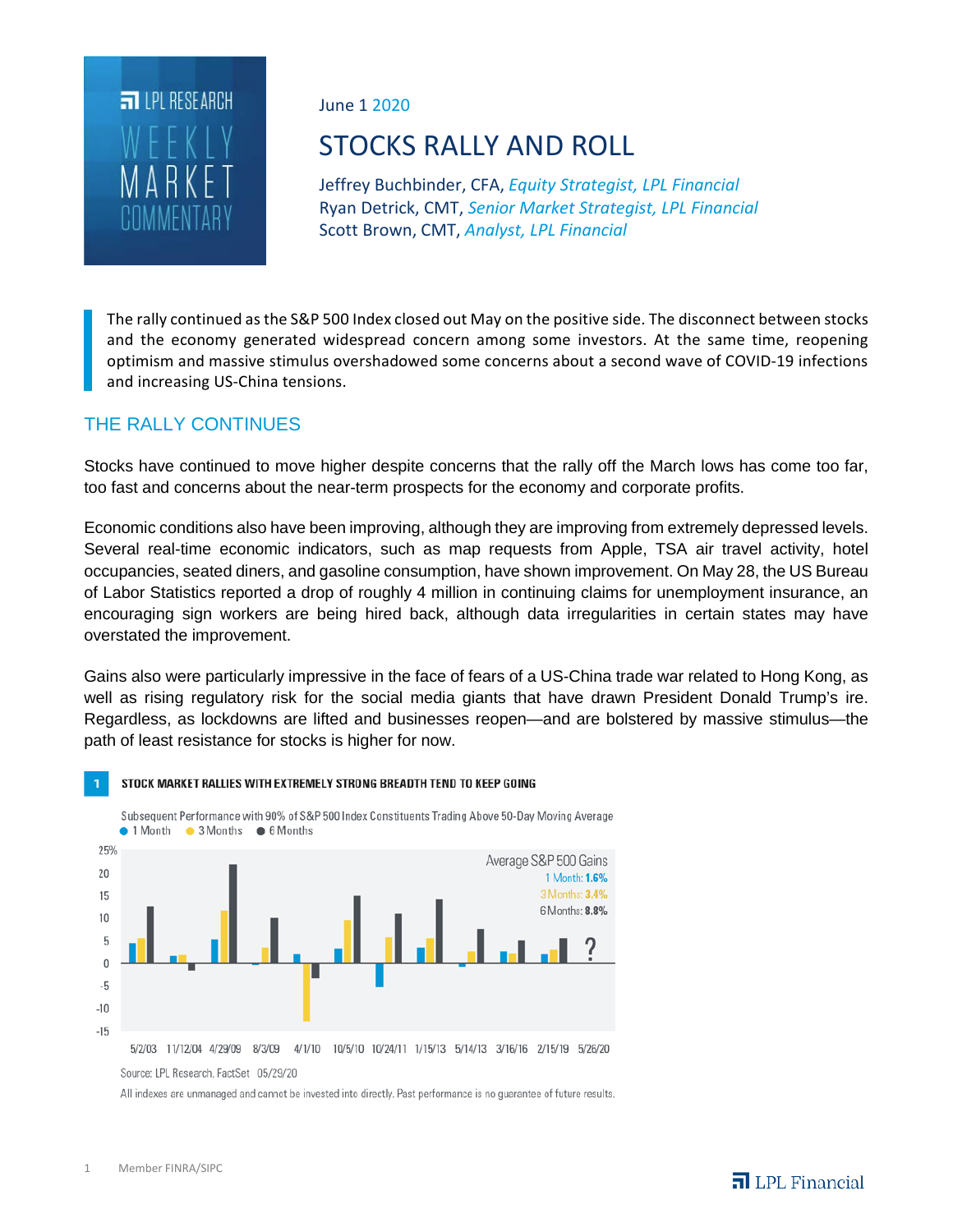

## GOOD BREADTH

Market breadth refers to the unusually high percentage of companies exhibiting strong momentum. It's important to look at similarly strong rallies in recent history to determine if the current momentum may be too strong. One way we can measure momentum is by comparing stocks to their average price over the past 50 trading days. While momentum and breadth have been really strong lately, and stocks might look ripe for a pullback, historical S&P 500 data reveals that these momentum surges have tended to be followed by solid returns. Bumps along the way typically have been short-lived, and the uptrends often have continued.

Putting numbers to this, when the number of S&P 500 constituents—the 500 stocks that comprise the S&P 500 Index—with returns above their 50-day moving averages has exceeded 90%, performance for the S&P 500 over the subsequent one, three, and six months has been above average. That was the case the week of May 25; additionally, the reading exceeded 95% of S&P 500 constituents on May 27 and May 28 for the first time since 1991. Our chart displays 17 years of data, but returns in this scenario have been above average going back four decades **[FIGURE 1]**.

The recent market rally has been extremely broad, as nearly all stocks have rebounded significantly from the late-March lows. This doesn't change our expectation that stocks are due for a pullback, but it does support our preference for stocks over bonds for the rest of 2020 and the long term.

### WILL ROTATION BECOME A TREND?

One of the more interesting stock market developments during the last week of May was the rotation from the recent leaders to the recent laggards. Some of the worst performers during the pandemic-induced bear market were among that week's top performers. For example, at the sector level, financials and industrials were strong, while small cap stocks beat large cap stocks, and value-style stocks trounced growth-style, based on the Russell 1000 and 3000 indexes. Rotations like that beg the question whether this rally will continue and, if so, for how long.

We maintain a slight positive bias toward growth-style stocks in the short term and expect value style's run of outperformance to fizzle out fairly quickly for these reasons:

- 1) We expect the next phase of the economic recovery to be more difficult, which may favor companies that can grow without much help from the economy, such as growth stocks.
- 2) The earnings outlook for the growth style is far better. Russell 1000 Growth Index earnings are expected to fall only 7% in 2020, compared to 32% for the Russell 1000 Value index. Growth index estimates for this year have been cut by 13 percentage points since March 31, compared to 28 percentage points for value (source: FactSet).
- 3) Stronger balance sheets of companies represented by growth-style stocks should warrant a premium in a recessionary environment, in our view. (This view also supports our preference for large caps over small caps.)
- 4) Stay-at-home trends probably will not reverse fully anytime soon. The growth-oriented sectors, including communication services and technology, are well positioned for the current environment.
- 5) The interest-rate environment may likely remain challenging for financials, the biggest value sector, well into 2021, in our view, and consistent with recent communications from the Federal Reserve.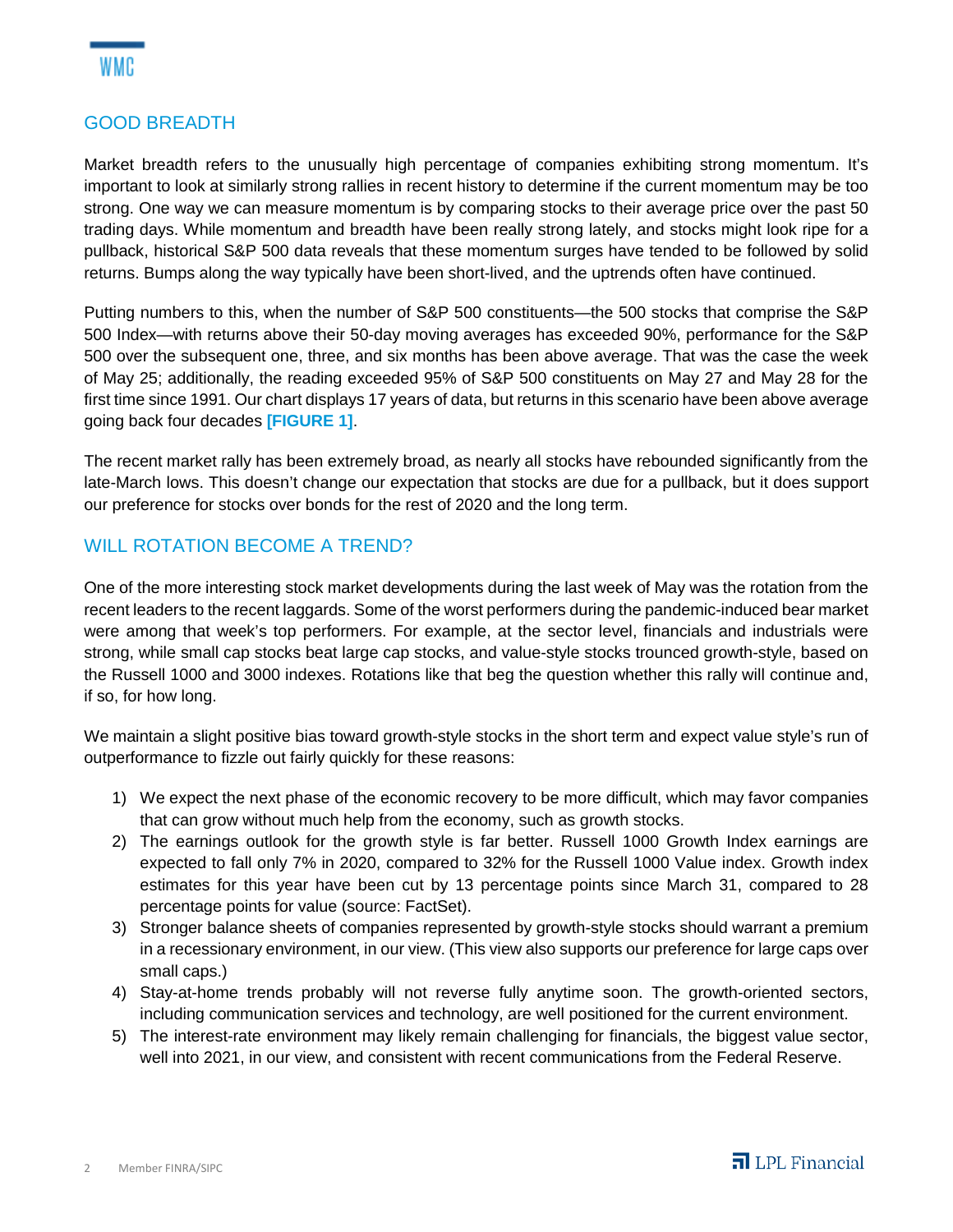As a stronger and more durable economic recovery becomes evident, we think value will have its day. At that point, we would expect better performance for small caps and the cyclical value stocks found in the financials and industrials sectors. However, right now we think it's too early.

# TACTICAL VIEWS UNCHANGED

Our year-end 2020 fair value target range for the S&P 500 remains 3,150–3,200. To get to this number, we use a price-to-earnings ratio (PE) of about 19 and a normalized earnings figure of \$165. An annual earnings run rate like that may not be achievable until late 2021 and early 2022. With interest rates so low, the potential for a vaccine during that time frame, and support from massive stimulus, we are comfortable using a longerterm earnings target to value stocks. For long-term investors, we find stocks more attractive than bonds at current valuations and recommend overweight allocations, and a corresponding underweight to fixed income for suitable investors.